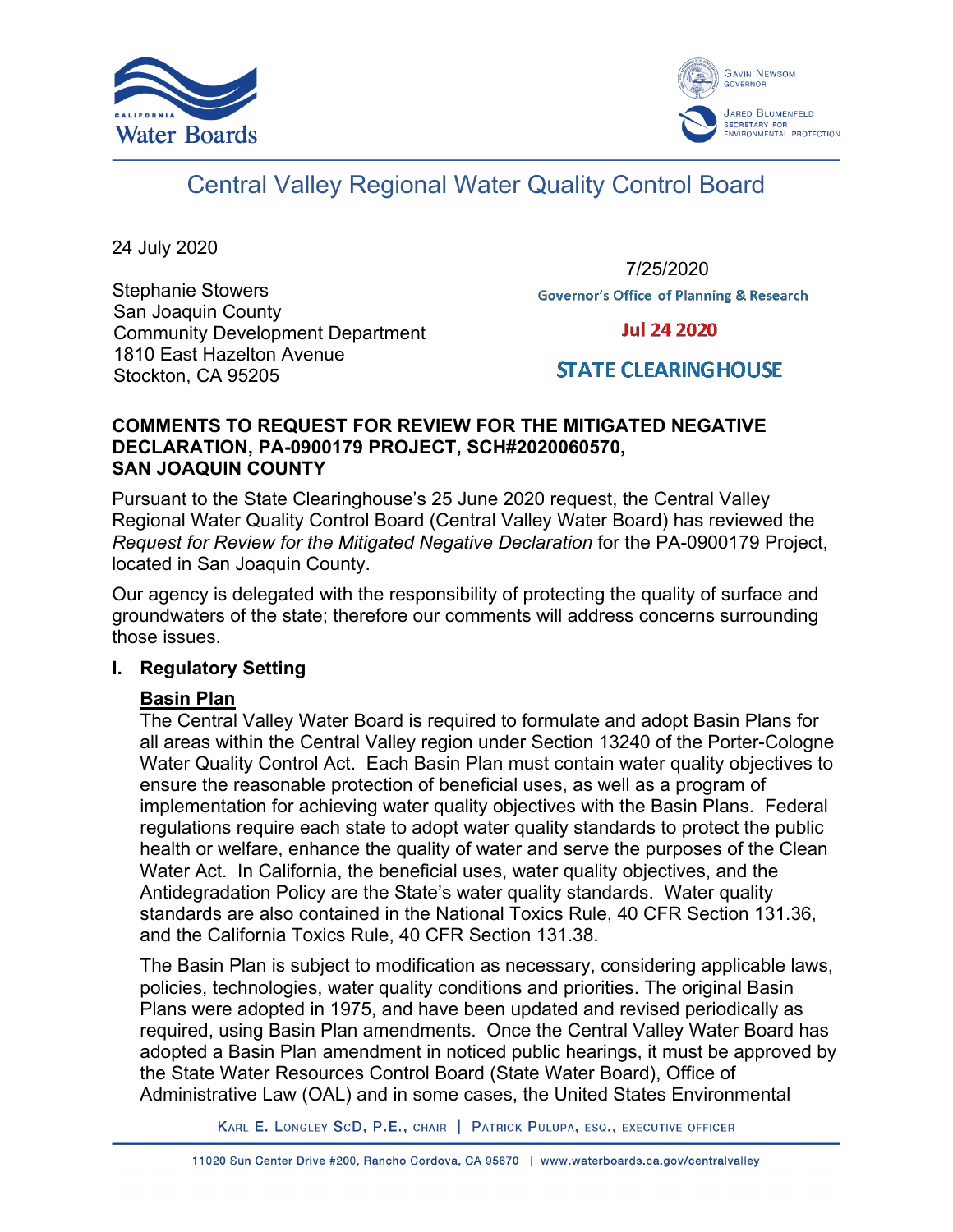Protection Agency (USEPA). Basin Plan amendments only become effective after they have been approved by the OAL and in some cases, the USEPA. Every three (3) years, a review of the Basin Plan is completed that assesses the appropriateness of existing standards and evaluates and prioritizes Basin Planning issues. For more information on the *Water Quality Control Plan for the Sacramento and San Joaquin River Basins*, please visit our website:

[http://www.waterboards.ca.gov/centralvalley/water\\_issues/basin\\_plans/](http://www.waterboards.ca.gov/centralvalley/water_issues/basin_plans/)

#### **Antidegradation Considerations**

All wastewater discharges must comply with the Antidegradation Policy (State Water Board Resolution 68-16) and the Antidegradation Implementation Policy contained in the Basin Plan. The Antidegradation Implementation Policy is available on page 74 at:

https://www.waterboards.ca.gov/centralvalley/water\_issues/basin\_plans/sacsjr\_2018 05.pdf

In part it states:

*Any discharge of waste to high quality waters must apply best practicable treatment or control not only to prevent a condition of pollution or nuisance from occurring, but also to maintain the highest water quality possible consistent with the maximum benefit to the people of the State.*

*This information must be presented as an analysis of the impacts and potential impacts of the discharge on water quality, as measured by background concentrations and applicable water quality objectives.*

The antidegradation analysis is a mandatory element in the National Pollutant Discharge Elimination System and land discharge Waste Discharge Requirements (WDRs) permitting processes. The environmental review document should evaluate potential impacts to both surface and groundwater quality.

#### **II. Permitting Requirements**

# **Construction Storm Water General Permit**

Dischargers whose project disturb one or more acres of soil or where projects disturb less than one acre but are part of a larger common plan of development that in total disturbs one or more acres, are required to obtain coverage under the General Permit for Storm Water Discharges Associated with Construction Activities (Construction General Permit), Construction General Permit Order No. 2009-009- DWQ. Construction activity subject to this permit includes clearing, grading, grubbing, disturbances to the ground, such as stockpiling, or excavation, but does not include regular maintenance activities performed to restore the original line, grade, or capacity of the facility. The Construction General Permit requires the development and implementation of a Storm Water Pollution Prevention Plan (SWPPP). For more information on the Construction General Permit, visit the State Water Resources Control Board website at:

[http://www.waterboards.ca.gov/water\\_issues/programs/stormwater/constpermits.sht](http://www.waterboards.ca.gov/water_issues/programs/stormwater/constpermits.shtml) [ml](http://www.waterboards.ca.gov/water_issues/programs/stormwater/constpermits.shtml)